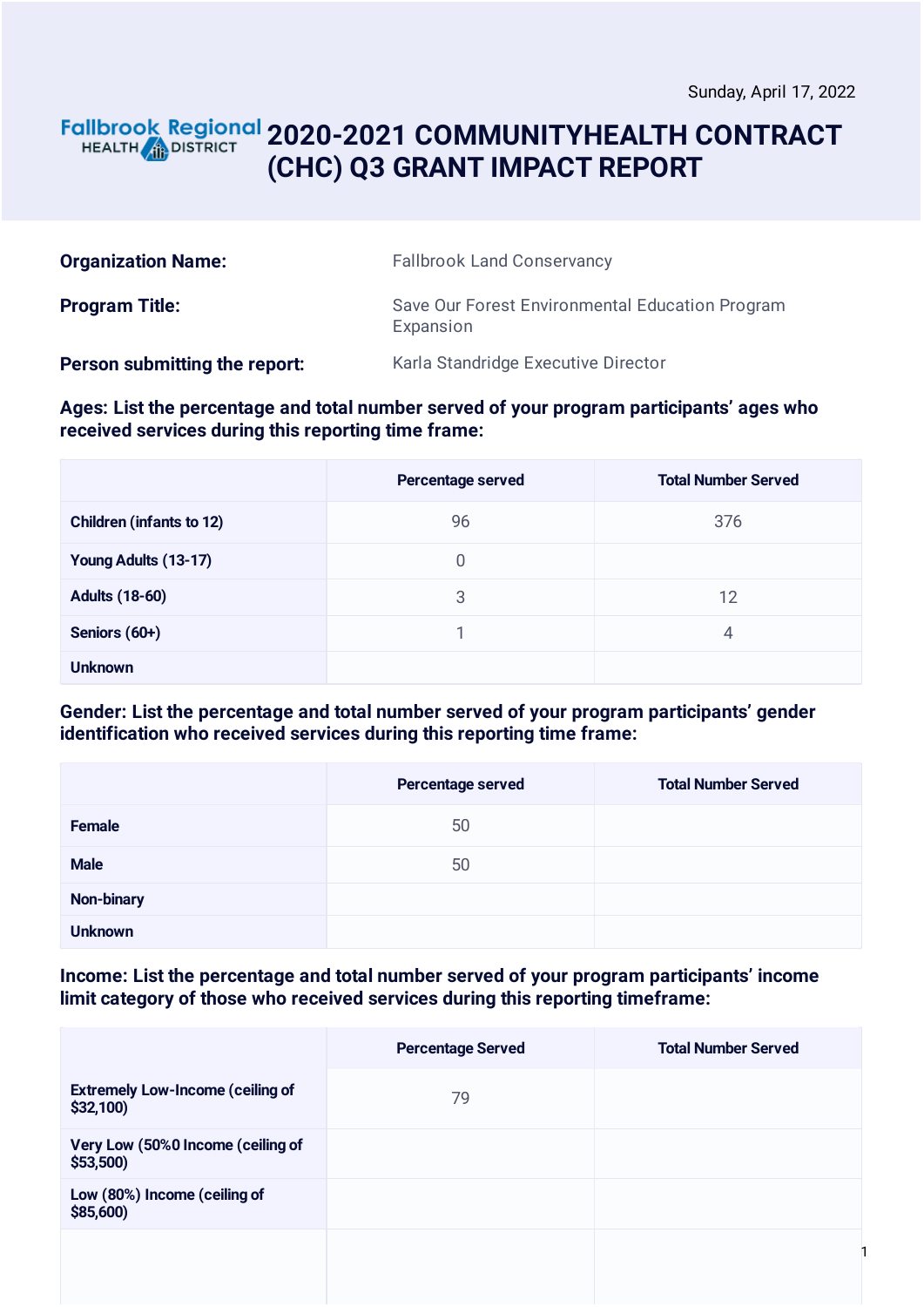| <b>Percentage Served</b> | <b>Total Number Served</b> |
|--------------------------|----------------------------|
|                          |                            |
| 21                       |                            |
|                          |                            |

**How many District residents directly benefited (participant/client)from this program in this reporting quarter?** 392

# **GOALS & OBJECTIVES**

#### **Please provide the Goal 1 statement from your application. Discuss the actions within each objective and provide your outcome data accordingly.**

Formalize the Environmental Education Program curriculum and integrate program across all District elementary schools (FUESD, BUSD, VSD).

Objective 1: Coordinate with all Districts on current curriculum and needs for updates. Completed. FLC volunteers have coordinated with District staff on needs for updates.

Objective 2: Develop and print material needed to implement program. Complete.

Objective 3: Implement the school program.

We welcomed 376 5th graders to Monserate Mountain Preserve in January. This was much lower than the expected 494 students due to the Omicron COVID variant peak which coincided with our scheduled field trips. Of the students who attended the field trips, 70% had not visited the preserve previously. The student population served were 68% Hispanic, 39% English Learners, and 79% socioeconomically disadvantaged.

During the visits, each student planted one California native plant as part of a habitat restoration project for a total of 376 plants installed. Student groups were led by Fallbrook Land

Conservancy/Save Our Forest volunteers. 14 different volunteers and 2 FLC staff participated over the seven dates of the program. Each field trip required 8-10 volunteers for a total of approximately 220 volunteer hours, not including planning and preparation time.

#### **Please provide the Goal 2 statement from your application. Discuss the actions within each objective and provide your outcome data accordingly.**

Formalize the summer Environmental Education Program curriculum and integrate program with The Boys and Girls Club of North County.

In March, FLC Preserve Manager and Chair continued to plan the summer field trips for Boys and Girls Club.

# **PARTICIPANT SUCCESS STORY**

## **Participant Success Story:**

Teachers, volunteers, and students all commented positively on the field trip experience. Most students had never visited the Preserve and the students were visibly excited to participate in the activities.

# **ACKNOWLEDGEMENT**

### **Please describe how the Fallbrook Regional Health District's Community Health Contract - Grant investment toward this program was acknowledged during this reporting timeframe.**

Press releases about the 5th grade field trips were sent to Village News (published March 17, 2022) and Live Well San Diego News (published April 1, 2022) and an article included in the FLC's spring Conservation Chronicle printed newsletter as well as several social media posts during the program. FRHD was named as a funder in each of these.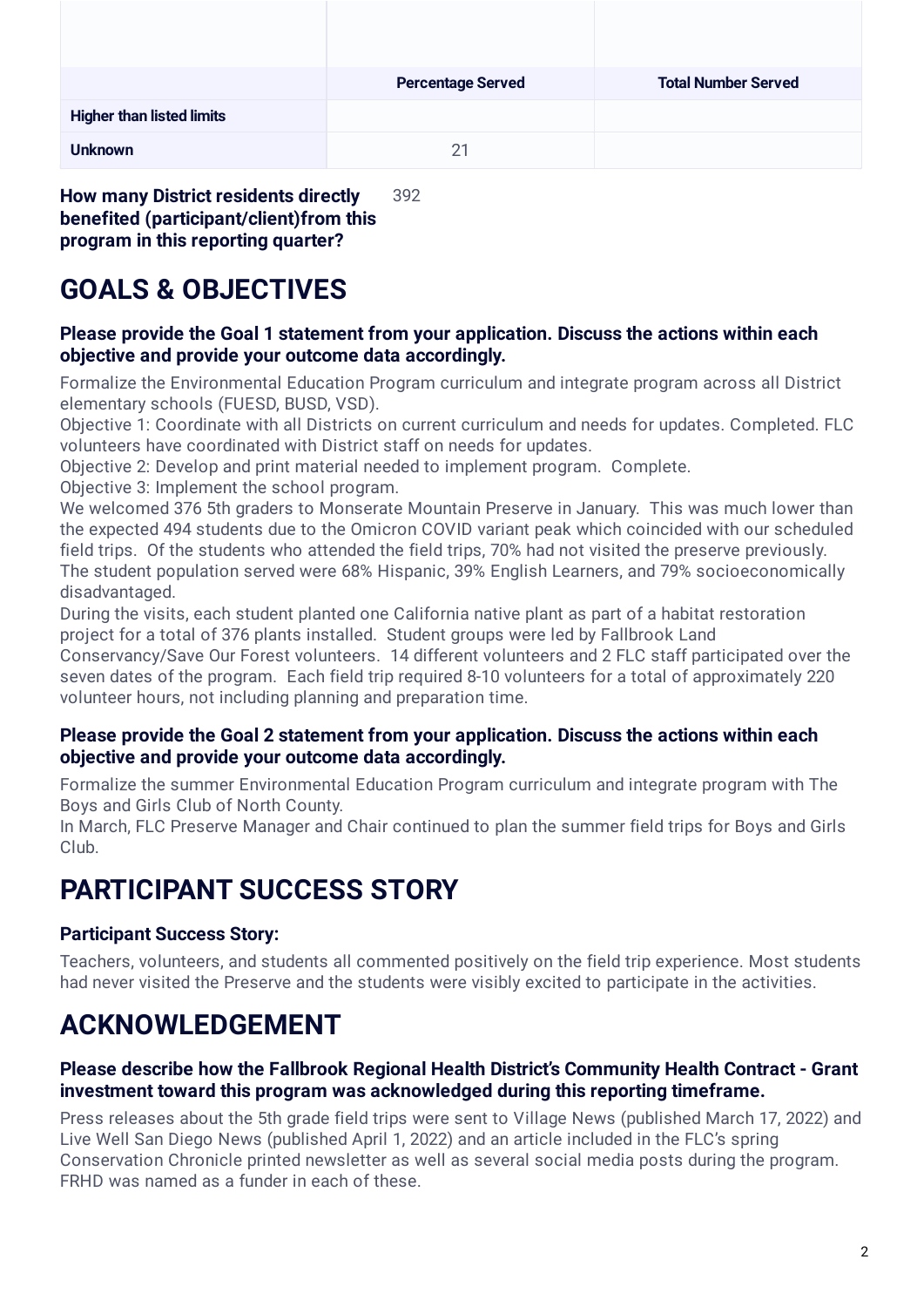#### Please upload one example of how the District's support for this program was publicly acknowledged.





.<br>Inch Distribution Street

### out Newthern Petron LiveWeller **NEWS & SUCCESS STORIES**



FAILBROOK LAND CONSERWANCY ENCOURAGES CONSERVATION<br>AND INSTILLS A LIFE-LONG COMMITMENT TO COMMUNITY<br>SERVICE AND VOLUNTEERISM

Sasan/Liebes, Chair, Falterson Land Conservance

This winter, over 900 students from public schools in the Fullmovic Green Demontary Club int and Valle Hot School District were introduced to local open-space preserves and habitat. multimation through the Fallowsk Land C y's law Our Ferret Eryty Education (SOFE) Program, Since 2005, the SOFEE Program has connected children with ture and this year, thenks to a generous grant from the Fullbrook Regional Health Division, the program was expended to serve more students at more schools.

The goal of the SCREE program is to convect students with nature, enspurses communicated of resources, and instit a life-long contentment to concrurely service and volunte SOFEE volunteers visit 4th grade classrooms and present an interactive lesson teaching womits about the benefits of trees and shrubs in providing a more healthful envi importance of comvening water by planting metha and dropply tolerant plants, and the importance of giving book to your community. The lesson is followed by a hands on activity potting a nation plant seedling. The next year as 100-graders they take a field trip to a Talifanois  $\label{thm:main} \text{Lard Curvary-} is an integer the sending they provide different in the general as. \textit{part of a lattice tensor, we will have a complete to take the transformation of the P. This is an integer and appropriate to take the transformation.}$ a guided hila of the preserve, as they become fundiar with the trade, habitat, and local widths species in the area.

Poling Ayring our 2021/22 program showed that 70% of students had not visited a flatbrook Land Commercency preserve prior to their 5th grade felicitrip, even though the preserves are<br>upon to the public free of charge. The Fatterook Land Commercency overs or manages over 3,000 acres of open space in San Diego County and the SOFEE program allows the opportunity to tiouth children that everyone is welcome at the preserved and that they are seleptions to recreate and enjoymature.

The Faithnest Land Conservancy is only able to inigliement this program through a collab with several other Live Wed San Diagogue bees. Fathered Union (Tempelary District and mates has been at the met genode transportation for muderite to visit the presence, and<br>coordinate with Conservancy volunteers on scheduling, inginities and the curriculum. The Fathmen Replorat Health Dismich and San Diego Ges & Electric provider Andreg to purchase plants and other materials and to cover staff time. The Faltbrook Land Conservancy is also working with the Boys and Cirty Clubs of Croster Set-Degrile North Coasty to plan summer extension lessons for students in the SOFEE program.

The Fallbrook and Vallesbox ratioal/districts serve students from histurically underpopulations. A majority are Hispanic, while 71% of all students are socioaconomically disabattagedate 29% are English Learners

An assistable the National hot based to showed that. Townhome and non white shift an experience departies in health, education, and access to nature. These health dispartition are offsee associated and ouscorbated by inequities in the U.S. subjectional system Recent research suggests that nature contact may reduce these health and educational disputibles for urban low income populations. Nature based education constrators contact to Inspire custosity and insprese health"

Terment has also shown that not only does mixturemental education in ecationic performance, but it also increases civic engagement and positive environmental behaviors, Another National Institutes of Health study showed that exposure to green space is breveficial to mental and physical health

The program is designed not soly to be nefet the student, but to extend the positive impact to their family and community at large. By introducing children to local preserves and equipping then with the knowledge to her comfortable and confident skilling them, the SOFEE program is in enough the likelihood that they will restivate other family members to participate in outstand recreation. Because marginalized populations typically have less access to recreational apportunities, and cutatoer necreation is tied to mental health, this is especially important in the committe.

While benefitting students in the moment, the SOFEE program also gives students the appartunity to "pay it forward" and participate in an activity that will also impact future student<br>and the community as a whole, When students in the SOFEE program take part in the planting activity, they are not just planting one plant. But assisting in allution instockion project that,<br>see the years of the program, have marked in many acres of step your lind being restored. These students' first act of volunteerium improves the quality of open space accessible to the shoke community and improves the quality of life for all.



西里

and the stationary construction construction construction and

# **RUDGET**

COUNTYWER/CENTER the receivers from Secret C

is a see<br>Courty Huserta High Chursees in Pie

in à site<br>Cauchy Henrick (2022 Politic Health)

or a page<br>County Library Branches Capacit Heads

.<br>Dorta Malifest Issuirre and Theory.<br>Horta to Rawat Guineration Prayments

is Chapes Liqui to Taxe

a jezi<br>06:0: Alfastate veneral - 28<br>11:1: et Danum Vila

collabora (digas) ha Parada ist.<br>Involtas from Informac

**Hay District Decision Research** 

e i inn<br>Noarez Batan Tirauang Pisate<br>Mata